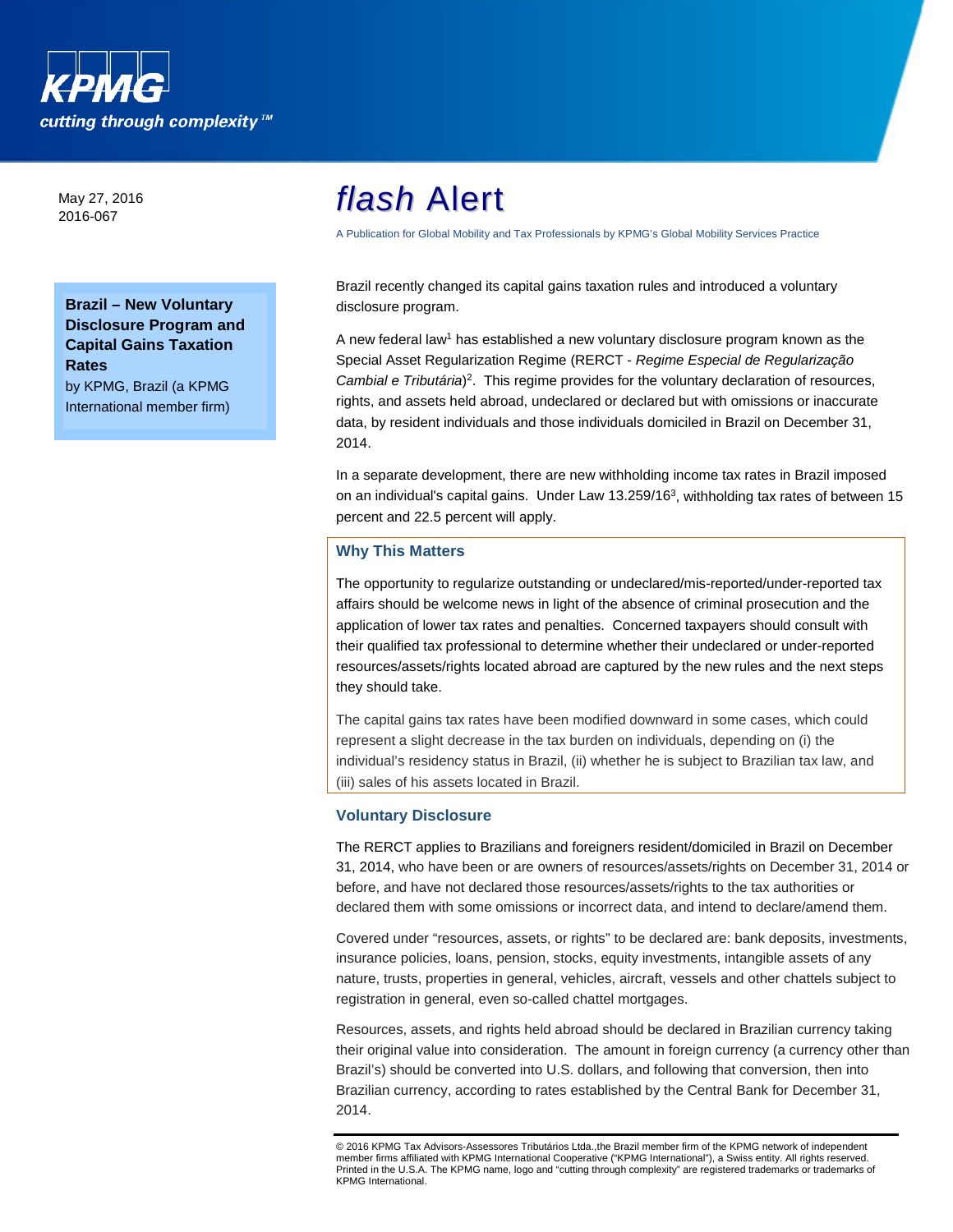For resources already repatriated, the declaration must be made based on the value of the asset in Brazilian currency on December 31, 2014.

Plans to disclose voluntarily under the RERCT need to be executed between April 4 and October 31, 2016, with some exceptions. These exceptions are as follows: holders of public positions, jobs, and functions in management or elective offices, their respective spouses, and next of kin or equivalent, up to the second degree or through adoption, on January 14, 2016, as well as whose that have been convicted in a criminal law lawsuit for the crimes listed in paragraph 1 of article 5 of the aforementioned law.

According to the RERCT, undeclared resources, assets, and rights, and their attendant equity increases, should have a 15-percent rate of tax applied according to the capital gains taxation rules at December 31, 2014. The fine that is due on the tax owed is 100 percent.

Those who regularize their undeclared resources, assets, and rights, with the tax authorities, and who pay the tax due and any applicable fines, will no longer be subject to the fulfillment of their tax obligations related thereto and will enjoy a reduction of 100 percent of any late fines applied or to be applied and of legal costs directly related to these assets and rights (tied to triggering events that occurred before December 31, 2014).

## **Capital Gains Taxation**

There are new withholding income tax rates in Brazil imposed on an individual's capital gains. Under Law 13,259/16, withholding tax rates of between 15 percent and 22.5 percent will apply to capital gains derived by Brazilian-resident individuals, depending on the amount of the gain. This represents a slight reduction, in certain cases, of the rates that were introduced under Provisional Measure 692<sup>4</sup> which had provided for rates ranging from 15 percent to 30 percent. These new rates are also applicable to capital gains derived by nonresident individuals. (For related coverage, see GMS *[Flash Alert](https://home.kpmg.com/xx/en/home/insights/2015/10/flash-alert-2015-128.html)* 2015-128, October 27, 2015.)

Under the Law, the new brackets for withholding tax rates on capital gains are as follows (figures in Brazilian Reais ("R\$")):

- 15% capital gains up to R\$5 million;
- 17.5% capital gains between R\$5 million and R\$10 million;
- 20% capital gains between R\$10 million and R\$30 million;
- 22.5% capital gains over R\$30 million.

As noted above, the new rates apply to Brazilian-resident individuals. Although not explicitly provided for in Law 13,259/16, the new rates should also apply to capital gains accrued by nonresident individuals for sales of assets located in Brazil, due to a Brazilian law that imposes the same tax treatment on capital gains derived by nonresident individuals as that imposed on Brazilian-resident individuals.

Finally, the 25-percent tax rate on capital gains for nonresidents located in low-tax jurisdictions remains unchanged.

The changes to the capital gains tax rules are deemed to begin applying from January 1, 2017.

<sup>© 2016</sup> KPMG Tax Advisors-Assessores Tributários Ltda.,the Brazil member firm of the KPMG network of independent member firms affiliated with KPMG International Cooperative ("KPMG International"), a Swiss entity. All rights reserved. Printed in the U.S.A. The KPMG name, logo and "cutting through complexity" are registered trademarks or trademarks of KPMG International.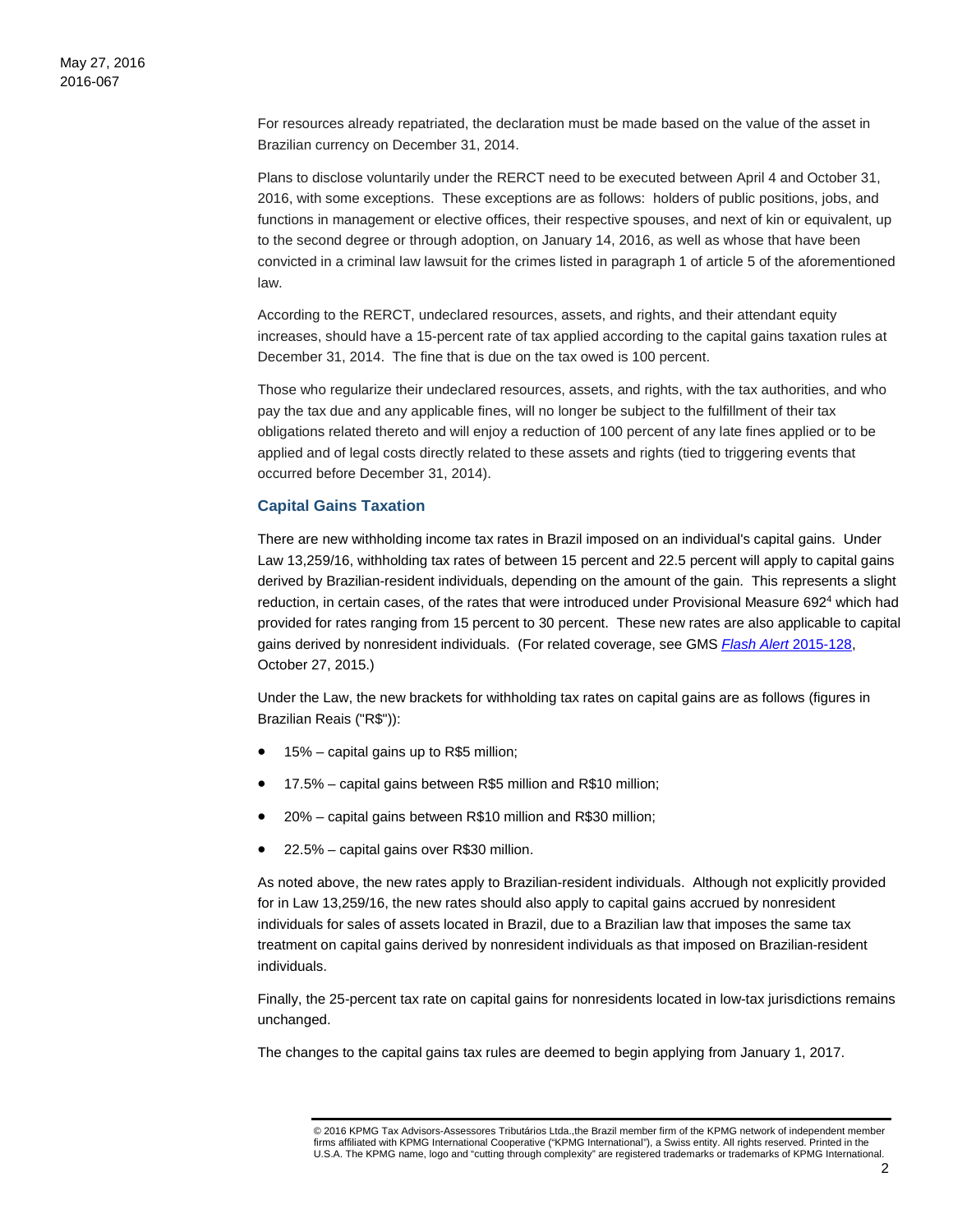#### *KPMG Note*

While the law states that the new rates are to apply retroactively to January 1, 2016, under Brazilian law, when a new law increases taxation it must begin to apply from the year following the year of the law's enactment; therefore the withholding tax rate changes should only be effective starting in 2017. However, the possibility of a different interpretation regarding the effective date of the new rates by the tax authorities should not be disregarded. This may be clarified under future administrative acts or formal consultation.

#### *Footnotes*:

1 Federal Law 13,254/2016 published on January 14, 2016 in the Brazilian Official Gazette (*Diário Oficial*).

2 Normative Instruction 1,627/2016 published on March 15, 2016 in the Brazilian Official Gazette(*Diário Oficial*) regulates Federal Law 13,254/2016.

3 Federal Law 13,259/2016 published on March 17, 2016 in the Brazilian Official Gazette (*Diário Oficial*).

4 *Medida Provisória N[º 692,](http://www.jusbrasil.com.br/legislacao/234891717/medida-provisoria-692-15) Carregando… de 22 de Setembro de 2015. Altera a Lei n[º 8.981.](http://www.jusbrasil.com.br/legislacao/108505/lei-8981-95) Carregando... de 20 de janeiro de 1995, para dispor acerca da incidência de imposto sobre a renda na hipótese de ganho de capital em decorrência da alienação de bens e direitos de qualquer natureza, e a Medida Provisória nº [685.](http://www.jusbrasil.com.br/legislacao/211352947/medida-provisoria-685-15) Carregando... de 21 de julho de 2015, que institui o Programa de Redução de Litígios Tributários.* Medida Provisória Nº [692](http://www.jusbrasil.com.br/legislacao/234891717/medida-provisoria-692-15) was published in the official gazette (*Diário Oficial*) on 22 September 2015.

\* \* \* \* \*

BRZ 1 = EUR 0.25 BRZ 1 = USD 0.279 BRZ 1 = GBP 0.19 BRZ 1 = CAD 0.362

*For additional information or assistance, please contact your local GMS or People Services professional or one of the following professionals in Brazil or at KPMG's Brazil Tax Centre of Excellence*:

Valter Shimidu (tel. +55 11 3940 3269, vshimid[u@kpmg.com.](mailto:dschmidtmeyer@kpmg.com)br)

Devon Bodoh (tel. +1-202-533-5681[, dbodoh@kpmg.com\)](mailto:dbodoh@kpmg.com)

Alfonso A. Pallete (tel. +1-305-913-2789, [apallete@kpmg.com\)](mailto:apallete@kpmg.com)

Murilo Rodrigues de Mello (+1-305-913-2781, [mrodriguesdemello@kmg.com\)](mailto:mrodriguesdemello@kmg.com)

<sup>© 2016</sup> KPMG Tax Advisors-Assessores Tributários Ltda.,the Brazil member firm of the KPMG network of independent member firms affiliated with KPMG International Cooperative ("KPMG International"), a Swiss entity. All rights reserved. Printed in the U.S.A. The KPMG name, logo and "cutting through complexity" are registered trademarks or trademarks of KPMG International.